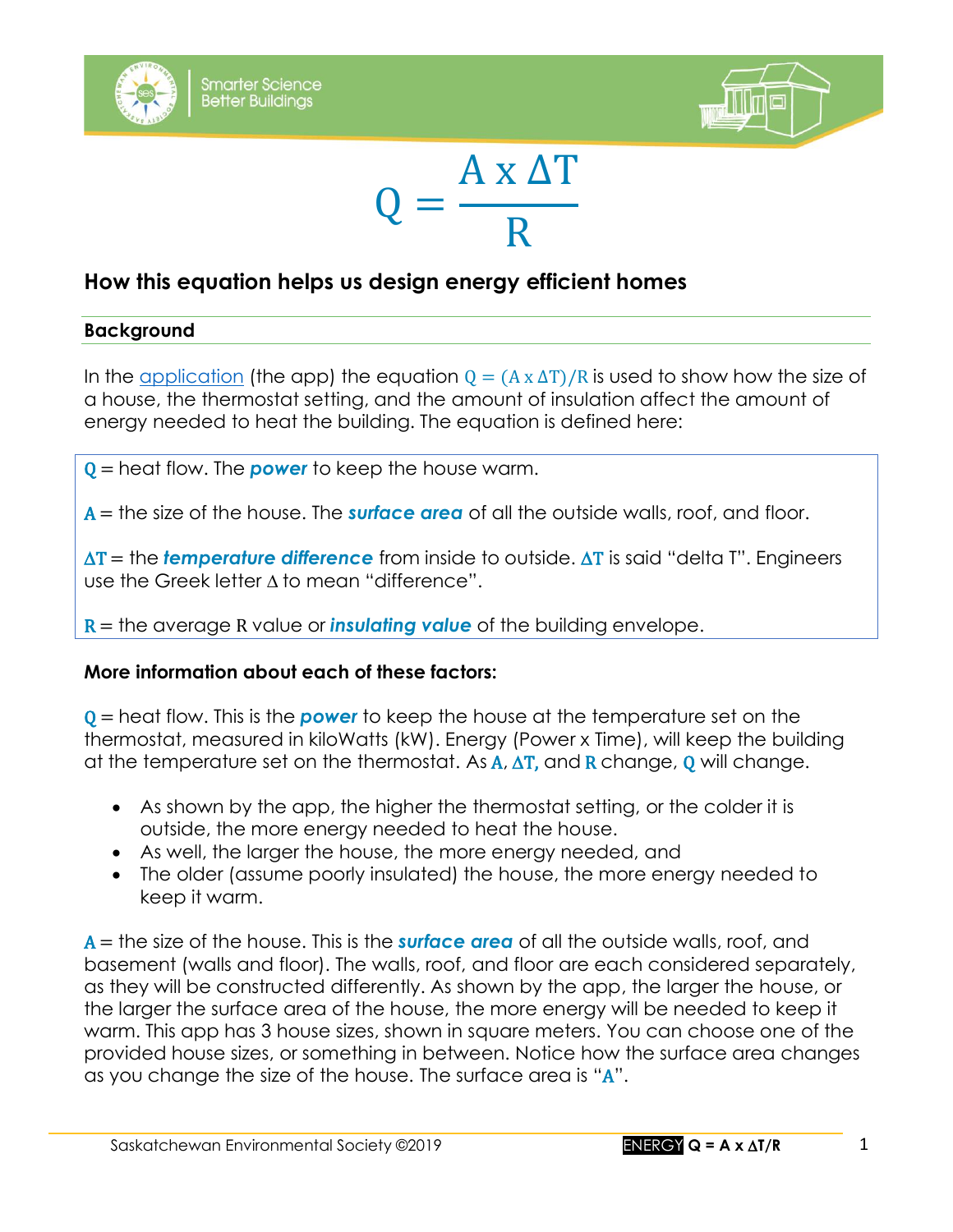



 $\Delta T$  = the **temperature difference** from inside to outside.  $\Delta T$  is said "delta T". Engineers use the Greek letter  $\Delta$  to mean "difference". The app allows you to set the thermostat (which controls the indoor temperature). It also allows you to set the outdoor temperature. Notice how  $\Delta T$  changes as you change the indoor and outdoor temperatures.

## T: **Temperature Difference – Do the Math**

- If the thermostat indoors is set to +18°C and it is  $-20$ °C outdoors, that is a 38°C temperature difference, or  $\Delta T$  of  $38^{\circ}$ C.
	- o *The equation looks like:* 18−(−20) =18+20 =38*C*
- If the thermostat is set to  $+17^{\circ}$ C and the outdoor temperature is  $+5^{\circ}$ C, AT is 12<sup>°</sup>C.
	- o *The equation looks like:* 17 − (5) = 12C

R = the average R value or *insulating value* of the building envelope. The R value is a measurement of how well building materials insulate against heat loss or how well they resist the movement of heat. In our houses, insulation in the walls, and ceiling, and basement, helps our house resist the loss of heat in winter. The amount of insulation and its R value tell us how quickly heat can be lost. Typically, old houses had little or no insulation while newer houses, which are built to a standard code, are required to have more. Very energy efficient houses, like the passive house described on page 3, have a lot of insulation and a lot of effort has gone into making the houses resistant to heat loss. *Note: All this insulation that keeps your house warm in the winter, also helps keep it cool in the summer. The heat of outdoors will move more slowly through well insulated walls to get into the house.*

# **Separating R and Q values: walls, basement and roof**

- Because the insulating value of walls, basement and roof are different from each other, R is separated into Rwalls, Rbasement, and Rroof.
- The energy used by each will also be different and so  $Q$  is separated into  $Q_{\text{walk}}$ , Qbasement and Qroof.
- $\mathsf{Q}_{\mathsf{total}}$  represents the total energy used by all of walls, basement and roof.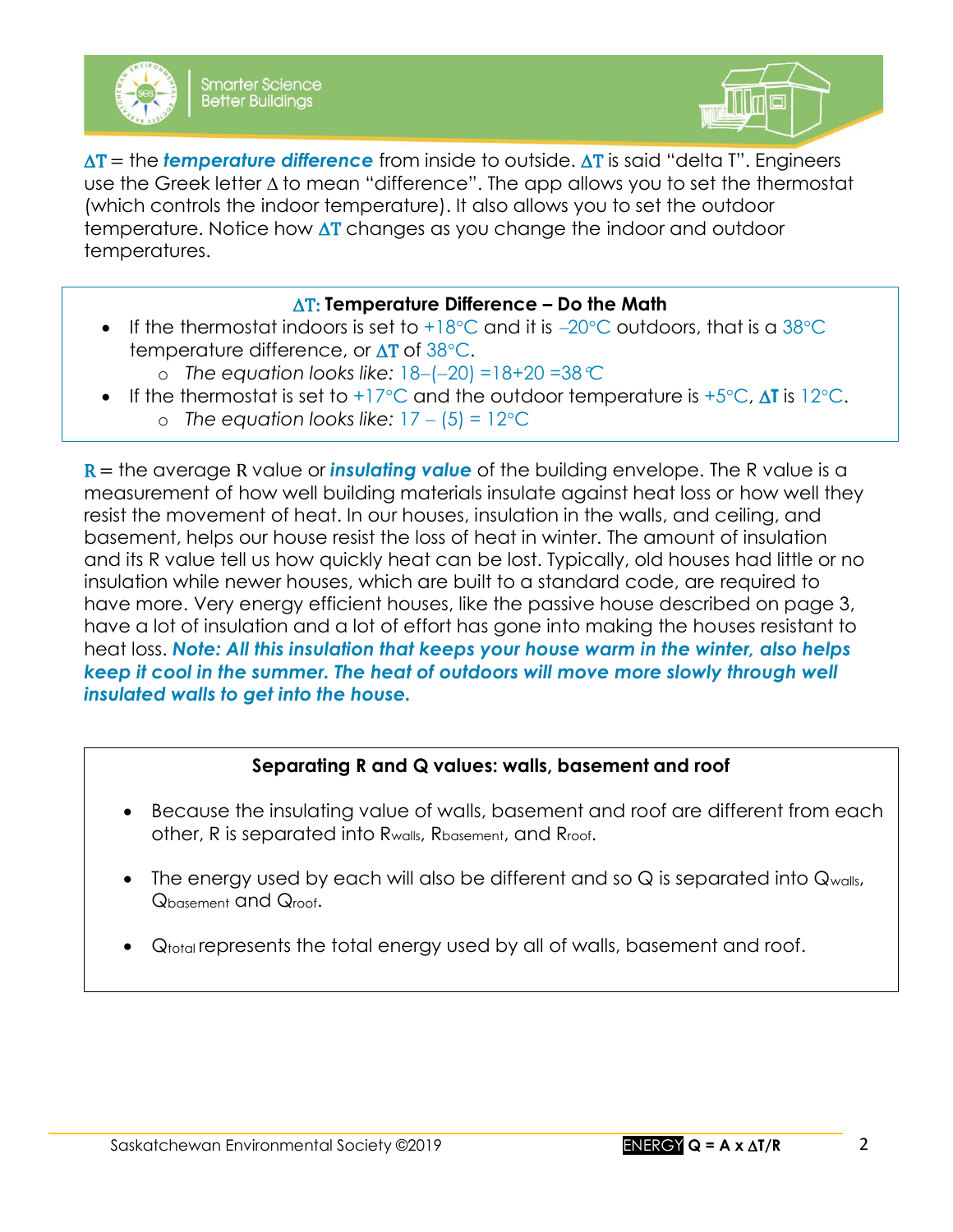



Here is insulating value information, for a variety of materials.

| <b>Building Materials</b>                                                                      | <b>R</b> ( $\circ$ F x ft <sup>2</sup> x hr/BTU) | RSI $(m^2x \,^{\circ}C/W)$ |
|------------------------------------------------------------------------------------------------|--------------------------------------------------|----------------------------|
| Fiberglass batt                                                                                | $3.14$ /inch                                     | .022/mm                    |
| Cellulose blown (wall)                                                                         | 3.70/inch                                        | .026/mm                    |
| Polyurethane (foamed<br>in place)                                                              | $6.25$ /inch                                     | .043/mm                    |
| Extruded polystyrene                                                                           | 5.00/inch                                        | .035/mm                    |
| (EPS)(rigid foam)                                                                              |                                                  |                            |
| Gutex <sup>®</sup> wood fibre                                                                  | $3.9/$ inch                                      | .027/mm                    |
| Roxul board or batt                                                                            | 4.00/inch                                        | .028/mm                    |
| Insulated concrete                                                                             | 4.00/inch of EPS                                 | .028/mm                    |
| forms                                                                                          | (R21 for the whole wall                          | (RSI 3.7 for the whole     |
|                                                                                                | thickness)                                       | wall thickness)            |
| Nata: Building materials usually use imperial units fig. inches feet and vards) This chart and |                                                  |                            |

*Note: Building materials usually use imperial units (i.e. inches, feet and yards) This chart and the app use metric R-value, commonly referred to as RSI. To convert from imperial R to RSI divide R by 5.68. To convert RSI to imperial, multiply RSI by 5.68.*

## **EnerGuide Building Ratings**

EnerGuide<sup>®</sup> is an energy rating system for buildings that measures the amount of energy the home uses. The calculation is based on heating the building, heating water, and electricity use. Here are four EnerGuide® ratings for comparison (pages 3 and 4). *The app only calculates heating energy, and is much less detailed than EnerGuide*  $\&$ , so the app results won't match the EnerGuide  $\&$  results.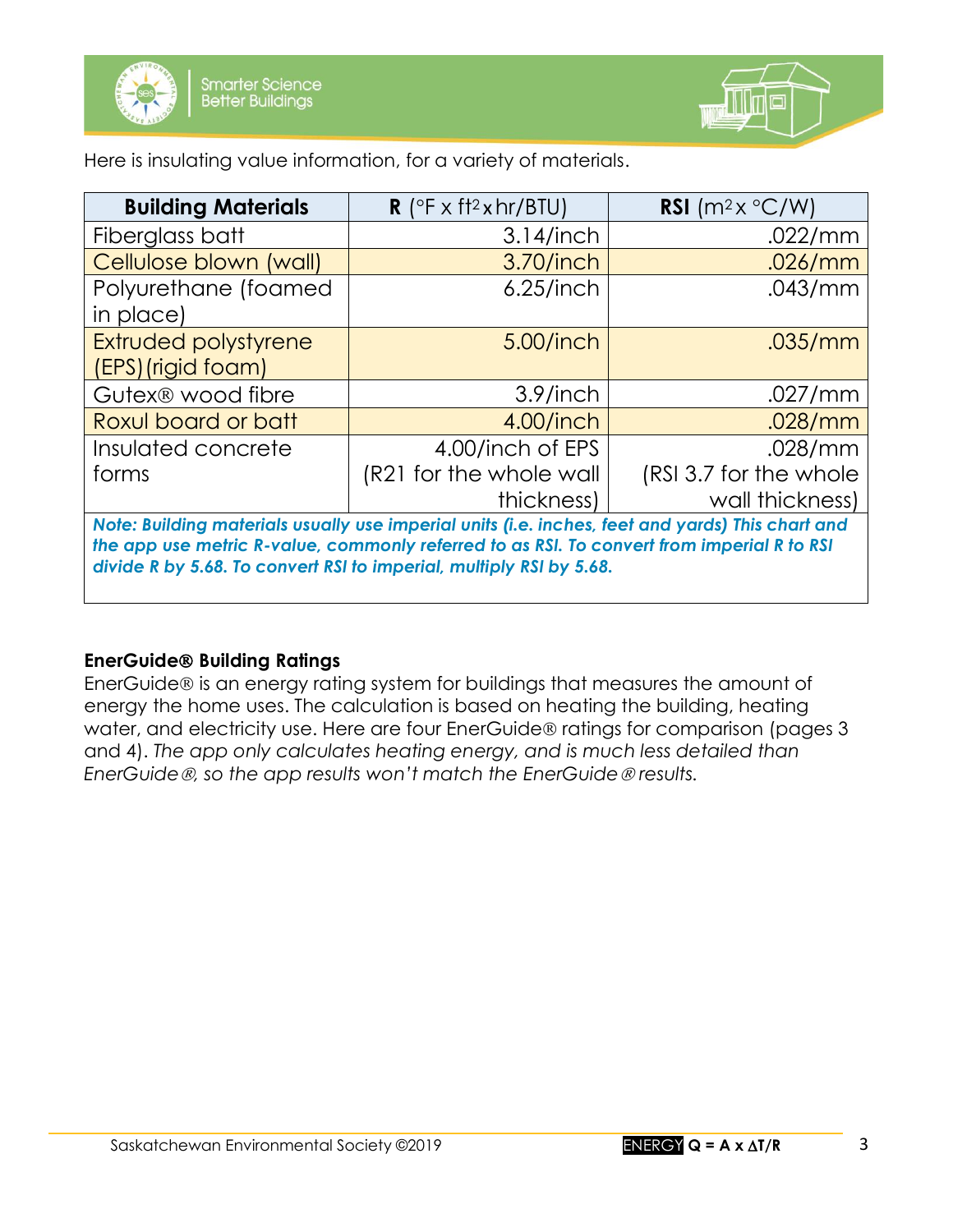





The Vereco house was built in 2010 but built to be very efficient with RSI 7.6 in the walls and RSI 14.1in the attic. At 238 m2, it is above average in size. Designed to use 53GJ/year, it produces almost as much energy as it uses, from solar panels that provide electricity.



The New Built to Code house was built in 2019, with RSI 3.9 walls and RSI 8.8 in the attic. At 247 m2, it is above average in size.

## **What is a Passive House?**

Passive house buildings are designed and built to be super energy efficient, consuming up to 90% less heating and cooling energy than a conventional house. The remaining energy needed to heat or cool the home is very small and most don't even need a furnace. *Source: Passive House Canada*

Here are values for one passive house built in Saskatoon in 2015 **Size:** the house is **90 m<sup>2</sup> Effective R or insulating values: RSI 11.6** walls **RSI 10.9** basement **RSI 19.2** roof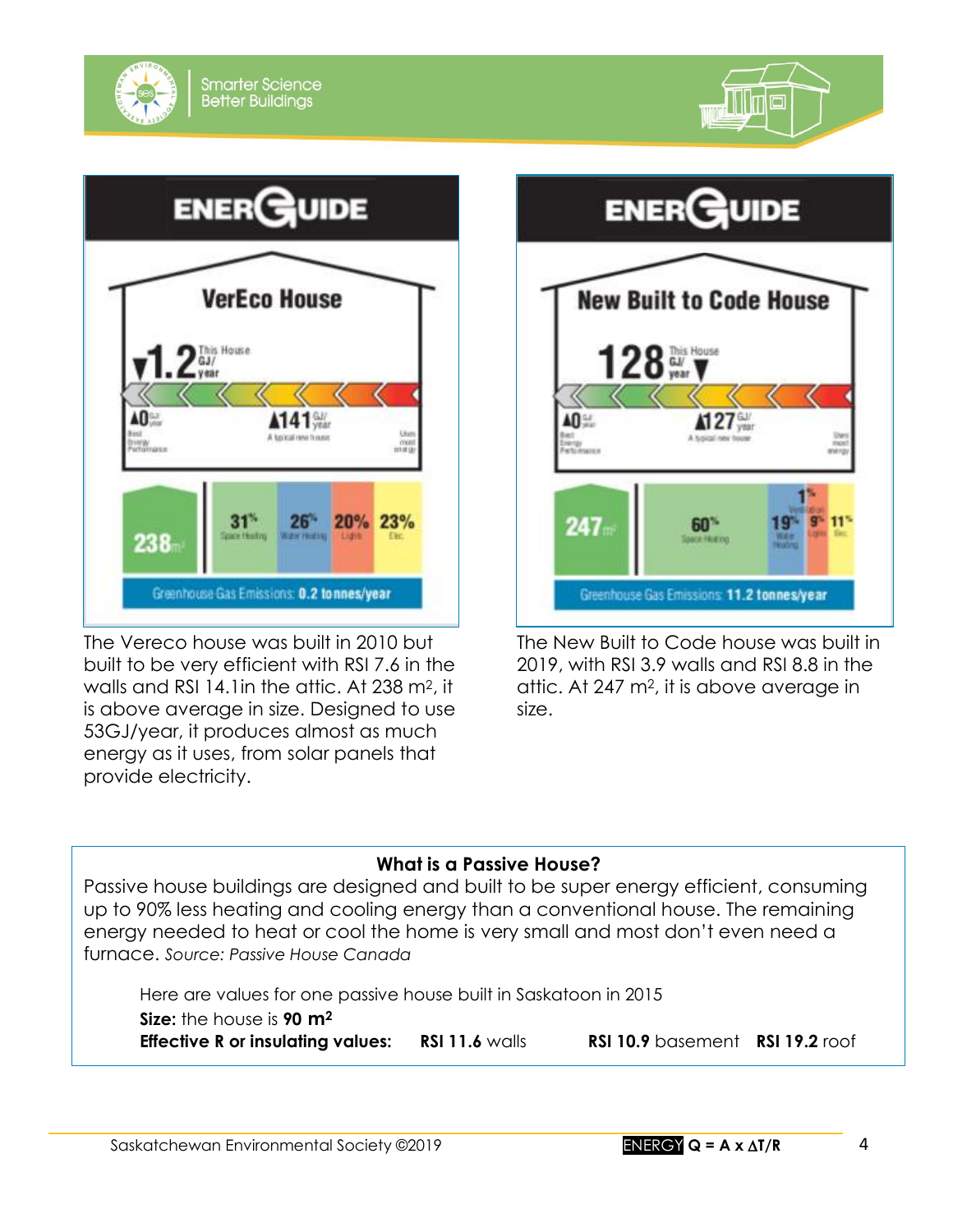

The Split-Level house was built in the 1970's, with RSI 2.1 in the walls and in the attic. At 184 m2, it is just below average in size.



The Eaton's house was built in 1910, with no insulation in the walls or in the attic. The building materials provide RSI 0.7 for the walls and RSI 0.3 in the attic. At 181 m2, it is below average in size.

#### **Procedure**

Use the [app](http://environmentalsociety.ca/smarterscience2018/index2.html) to do the following questions:

- 1. When you play with the Q= AxΔT/R app, what happens to the energy consumption of the house when you turn down the thermostat? Why?
- 2. What two things make ΔT change?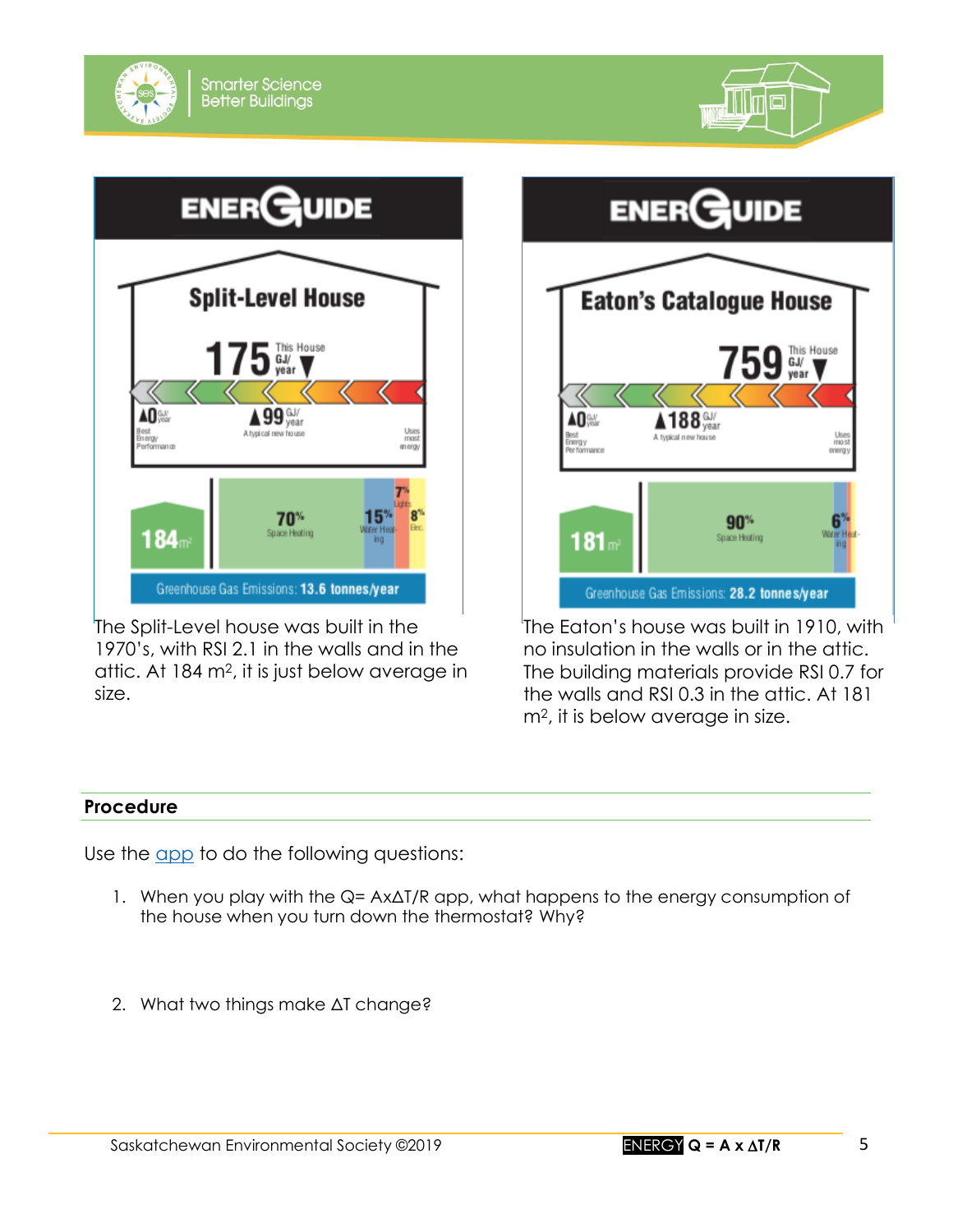



- 3. Calculate ΔT using these indoor and outdoor temperatures. Calculate ΔT by subtracting the outdoor temperature from the indoor temperature.
	- a) Indoor 22°C, outdoor -23°C
	- b) Indoor 17°C, outdoor -13°C
	- c) Indoor 24°C, outdoor 15°C

Apply these to the app. Which causes Q to be the highest?

4. Use the Reset button (bottom left) to return the app to the pre-set numbers. Write down the value of Q for the roof, walls, and the total.

Now, double the RSI-value in the roof. What happens to Qroot, and Qtotal? Why? Now double the RSI-Value in the walls. Which has more impact? *Think:* Why do you think this is the case?

- 5. If you add insulation to the roof, but not to the walls, does it still lower the home's energy consumption?
- 6. Why does a bigger house use more energy?
- 7. Use the Reset button to return the app to the pre-set numbers. Use the app to calculate the effective RSI, Q, and Annual energy for heating for the four preset houses in the app. Create a bar graph comparing all these variables. What do you notice?
- 8. Use the Reset button to return the app to the pre-set numbers. Take the information for the Saskatoon passive house (page 3) and apply it to the app. Use the size of the house (90 m2) and move the RSI buttons as close as possible to the passive house RSI values provided. What is Qtotal and the annual energy?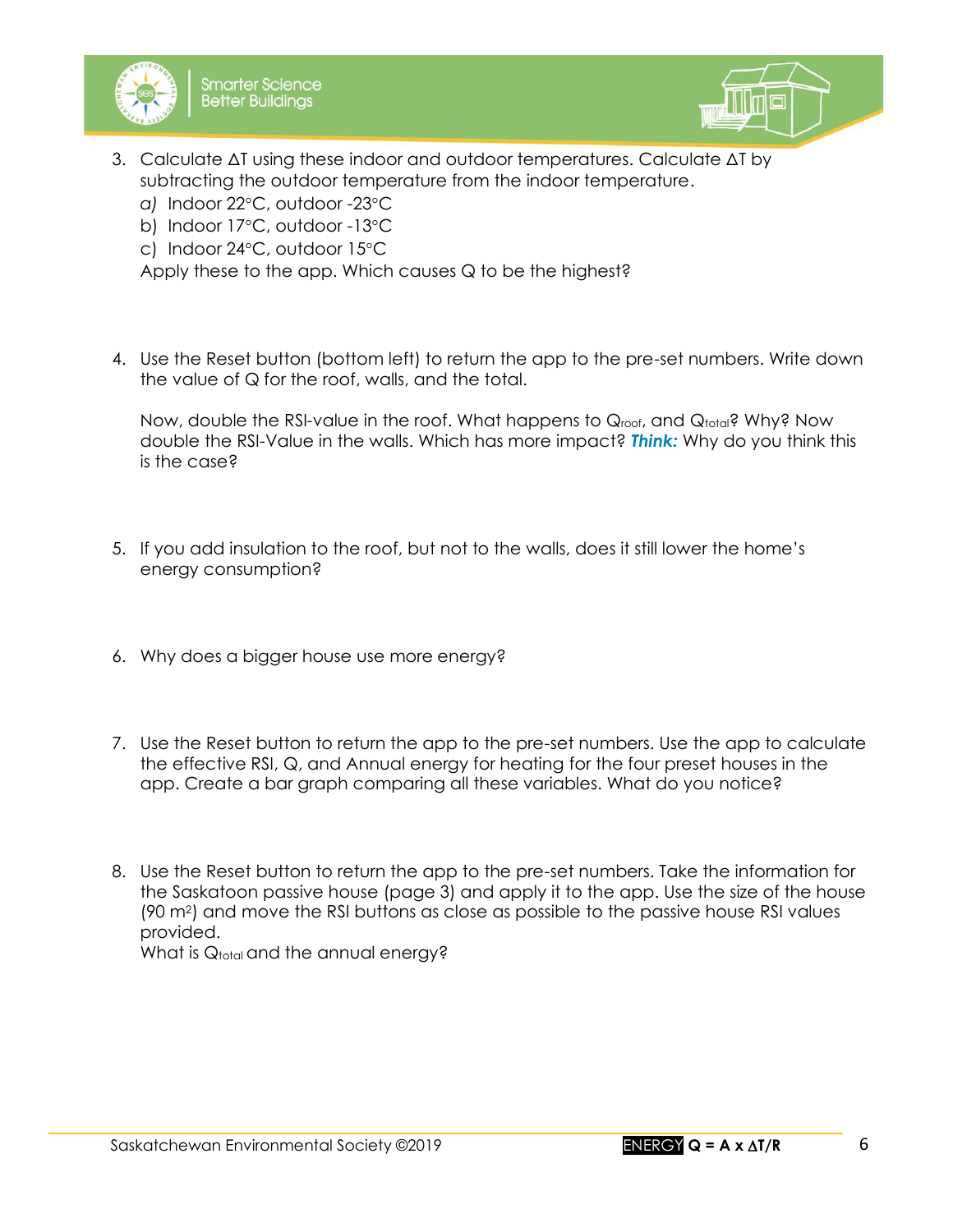



9. Looking at the Double Wall Construction information, and thinking about  $Q = A \Delta T/R$ , how does double wall construction reduce the energy consumption of a house? *Think:* Why does thermal bridging lower the effective RSI value of a wall? How does reducing thermal bridging reduce the energy consumption of the house?

#### **Effective R-Value: An Explanation**

When we build a wall, parts of the wall are mostly wood, and parts are mostly insulation. So, we talk about an **effective R-value**. This takes into account the different materials and gives the overall R-value of the wall.

#### **Double Wall Construction**

Thermal Bridging: Heat conducts through wooden studs more easily than through insulation.

Standard Wall: The studs create a thermal bridge through the wall, allowing heat to escape.

Double Wall: Offset studs allow for an uninterrupted layer of insulation.



- 10. Use the Reset button to return the app to the pre-set numbers. Use the app to find Qtotal for each of the 3 real estate listings below or look up others on your own.
	- For each listing, use the comparative size and age of the houses, with a constant thermostat setting to find Q. *Note: Older homes in general, have less insulation and older, draftier windows. Set the RSI based on the age the home was built.*
	- Now apply the size of the 1970's split level home but choose the preset RSI values for the *Home Built to Code*. What is the difference in energy use (Q?) What does this information tell you?



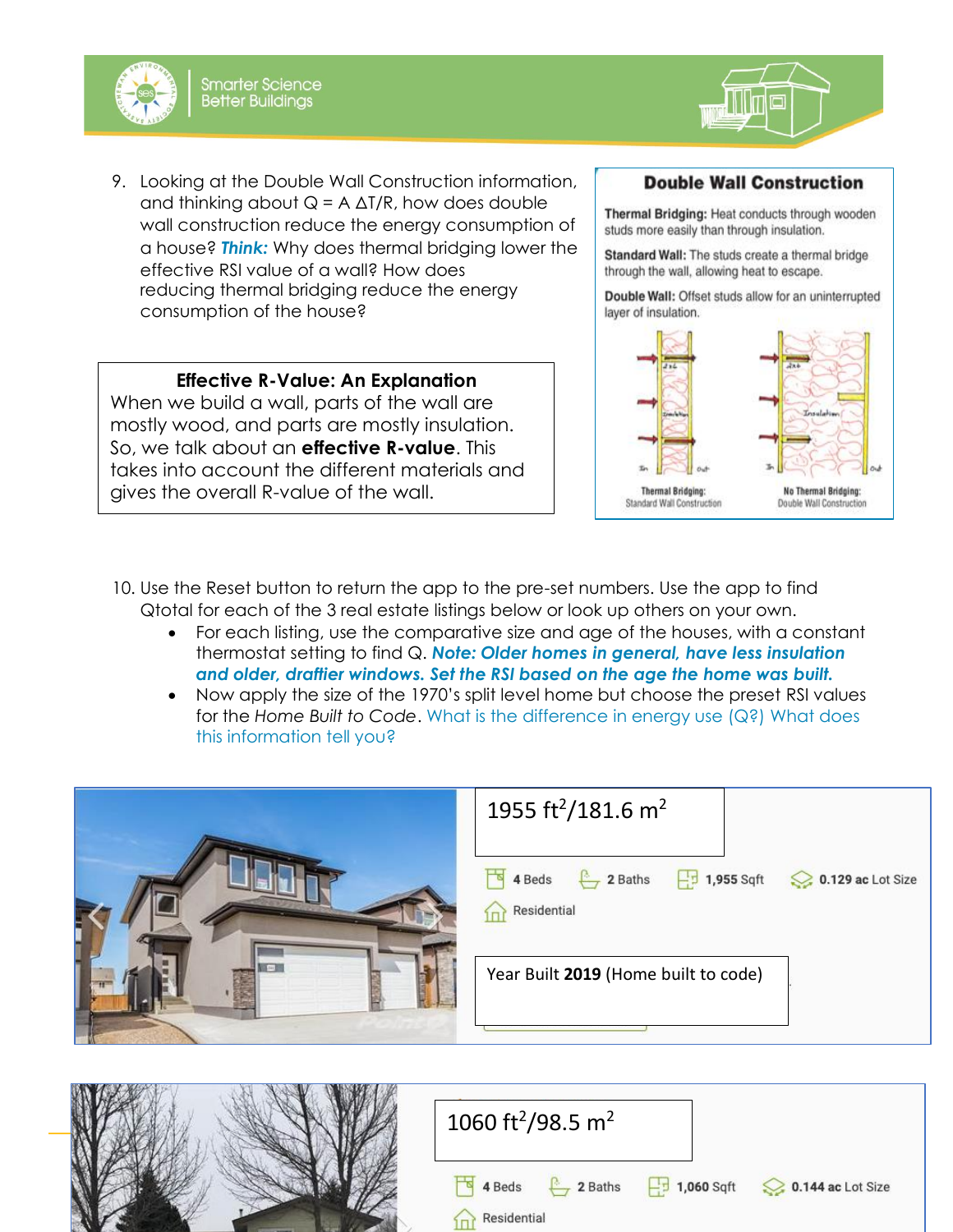



Year Built **1978** (1970's Split Level)



- 11. Use the Reset button to return the app to pre-set numbers. Use the app and the Building Materials R Values chart (page 2) to compare the heat flow (Q) of the following three ways to build a house. Keep the surface area (A) and thermostat setting (ΔT) constant for all three. Note: Use RSI and multiply by the number of millimeters, after converting inches to millimeters.
	- a) You build a house and insulate it with 5 ½" of fiberglass batt.
	- b) You add 2" of Extruded Polystyrene to the exterior of the wall from "a".
	- *c)* You build a double wall with 10 ½" of cellulose blown insulation.